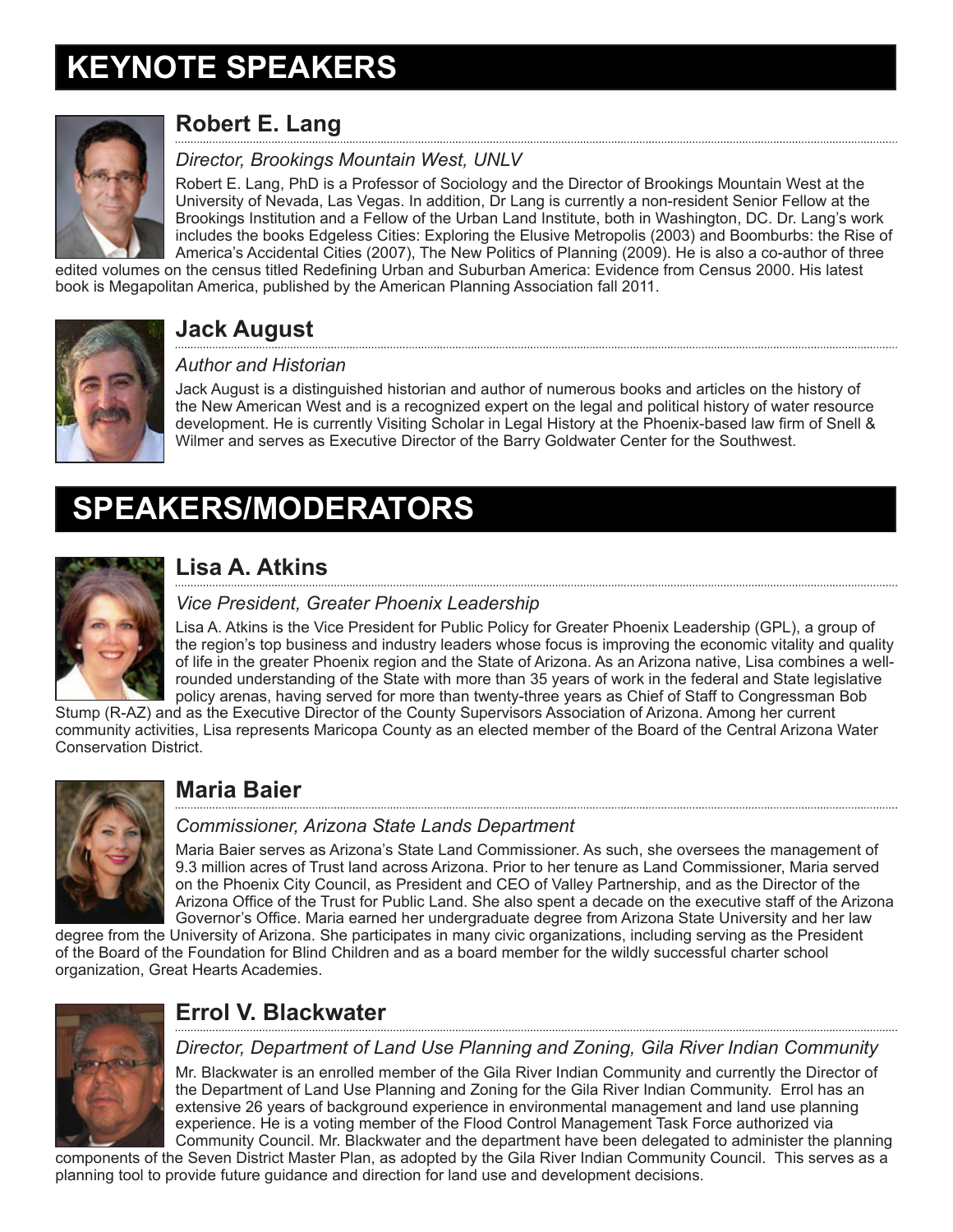

# **David A. Brown**

#### *Attorney, Brown & Brown Law Offices*

David is the Co-Chairman of ADWR's Water Resources Development Commission. He specializes in Arizona water rights law and is heavily involved in both the Gila River and Little Colorado River adjudications and Indian water rights settlements. David's practice consists primarily of representing irrigation companies and districts, municipalities, various commercial and industrial water users, Arizona Cattlegrowers Association and many other individual ranchers and farmers in water matters.



### **Marshall Brown**

#### *Executive Director, Scottsdale Water Resources Department*

Marshall Brown has been the Executive Director for the city of Scottsdale's Water Resources Department since November 2007. His primary areas of responsibility include Scottsdale's water and wastewater policies, water and wastewater treatment, water distribution, wastewater collection, water conservation, water reclamation and reuse, recharge, recovery, planning and engineering. In addition to the time Mr. Brown has spent focusing on water resources for the city of Scottsdale, he gained additional

experience working in the Arizona mining industry, as a consultant (primarily focused on groundwater remediation and modeling), and as a Geohydrologist for Salt River Project.



### **James Buizer**

*Deputy Director for Climate Adaptation & International Development, Institute of the Environment, UA* 

Jim Buizer is Director of Climate Adaptation and International Development in the Institute of the Environment, and Professor in the School of Natural Resources and the Environment of the University of Arizona. His work focuses on climate adaptation, sustainability, institutional transformation, and science for international development. Previously Jim was Science Policy Advisor to Arizona State University's

President Michael Crow, where he also was Senior Sustainability Scientist in the Global Institute of Sustainability and Professor of Practice in Climate Adaptation Policy in the School of Geographical Sciences and Urban Planning. Jim led the establishment of the ASU Global Institute of Sustainability and its School of Sustainability. Prior to ASU he was Director of the Climate and Societal Interactions Office at NOAA, in Washington, D.C. He serves on a number of Boards and Advisory Councils.



# **Rebecca Comstock**

*Senior Director, Land and Water Department,Freeport-McMoRan Copper & Gold, Inc.*

Rebecca Comstock is the Senior Director of the Land & Water Department for Freeport-McMoRan Copper & Gold Inc., based in Phoenix, Arizona. Freeport-McMoRan is the world's largest, publicly traded, copper mining company, with operations in North and South America, Indonesia and Africa, including five operating mines and significant land and water resources in Arizona. The Freeport-McMoRan Land & Water Department is responsible for long and short term strategic water rights and

water supply planning for its mining operations, including water asset acquisition, preservation and management.



# **David Daugherty**

#### *Director of Research, Morrison Institute for Public Policy, ASU*

As director of research, veteran market research analyst David Daugherty, Ph.D., oversees and manages many of the ongoing and single-project research studies conducted by Morrison Institute for Public Policy. During his career, Dr. Daugherty spent 25 years as a senior research professional including seven years as vice president for research at Gannett Co. Inc., preceded by 10 years as director of research services at Gannett, the nation's largest news and information company. Prior to his

work at Gannett, he spent seven years working for market research company Frank N. Magid Associates in a variety of capacities, including as vice president for its print division and as director of research. He also has extensive academic experience, serving as communication department chairperson, graduate adviser and as a teaching/research faculty member at North Dakota State University.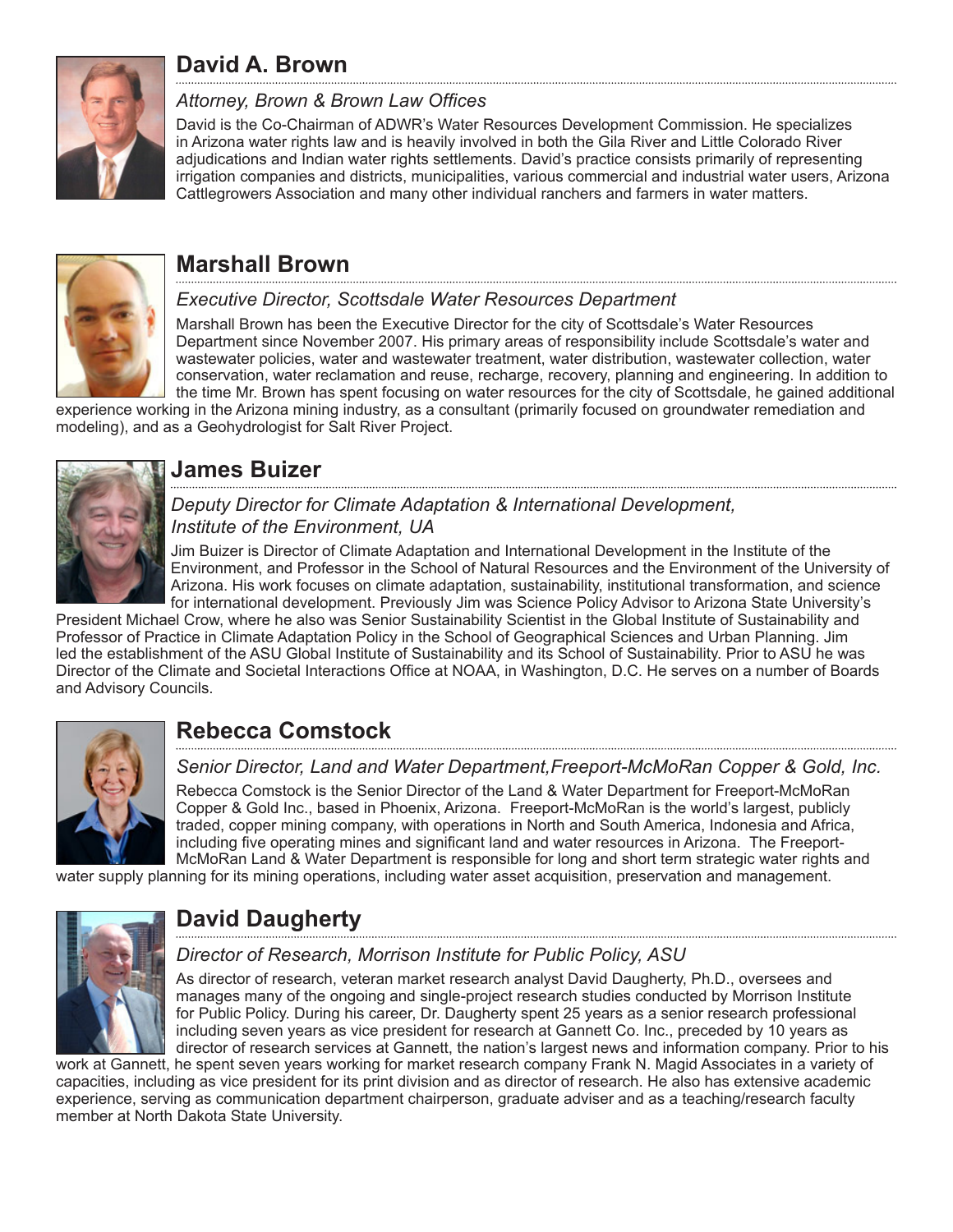

### **Grady Gammage**

#### *Senior Research Fellow, Morrison Institute for Public Policy, ASU*

Grady Gammage, Jr. is a part time academic, a practicing lawyer, an author, a sometime real estate developer and a former elected official. In his academic role, Mr. Gammage is a Senior Fellow at ASU's Morrison Institute and is the lead author of Watering the Sun Corridor: Managing Choices in Arizona's Megapolitan Area. His work at Morrison focuses on urban growth and development, quality of life, and local economic issues. He also teaches at the College of Law and at the College of Architecture and

Environmental Design. As a lawyer, he has represented real estate projects ranging from master planned communities to sprawling subdivisions to high rise buildings and intense urban mixed use redevelopment.



### **John W. Graham**

#### *President & CEO, Sunbelt Holding*

John Graham joined Sunbelt Holdings in 1982 and became President in 1990. John's background in asset management, development and real estate investment provides a solid foundation of knowledge and experience in the real estate field. Under John's direction Sunbelt has become a dominant force, in both community affairs and real estate activities. John obtained an Economics Degree from Stanford University after graduating from Brophy College Preparatory in 1975. His commitment to the

community is demonstrated through active affiliations with many communities groups some of which are the Brophy College Preparatory Board of Regents and Trustees, The Nature Conservancy, Valley Partnership and Greater Phoenix Leadership.



### **Jim Holway**

*Director, Western Lands and Communities, Lincoln Institute of Land Policy/Sonoran Institute*

Jim Holway is the director of Western Lands and Communities, the Sonoran Institute's Joint Venture with the Lincoln Institute for Land Policy. This program supports research, tool development, demonstration projects, education and publications focused on managing growth, sustaining regions, protecting resources and empowering communities in the intermountain west. Prior to joining the Sonoran Institute in 2009, Jim Directed the Sustainability Partnership in the Global Institute of Sustainability and taught

as a Professor of Practice in the School of Sustainability and in the School of Sustainable Engineering and the Built Environment at Arizona State University. Jim previously served as Assistant Director of the Arizona Department of Water Resources. He was recently elected to the Board of the Central Arizona Water Conservation District.



### **Michael Lacey**

#### *Deputy Director, Arizona Department of Water Resources*

Prior to his current position, Mr. Lacey practiced as a consulting Hydrologist in Arizona for over 22 years, founding two successful water resource consulting firms and serving as the lead technical practitioner during much of this tenure. His practice focused on hydrology, groundwater recharge investigations and facility development, wastewater reuse, land and water resource evaluations, fluvial geomorphology, climatology, and water rights assessments. He was an active participant in efforts to reform ADWR

and to refine and streamline its regulatory programs, including the Recharge and Assured and Adequate Water Supply programs. Mr. Lacey serves as ADWR's representative to the Water Infrastructure Finance Authority and the Arizona Power Plant and Transmission Line Siting Committee. Prior to entering private practice, he had tenures with the Arizona Department of Water Resources, Adjudications Division and the USDA Forest Service, Rocky Mountain Forest and Range Experiment Station.



### **Dale Larsen**

*Professor of Practice, School of Community Resources & Development, ASU*

Dale is Professor of Practice and Director of Administrative Operations in the College of Public Programs at ASU. Previously he was Director of the Phoenix Parks and Recreation Department following a 26 year career there. He has worked in the public parks, recreation, tourism and conservation sectors for 40 years. Dale is a Fellow in the prestigious American Academy for Parks and Recreation Administration and actively involved in public policy discussion and research on behalf of the National Parks and

Recreation Association, Trust for Public Land and the City Parks Alliance. Dale was instrumental in leading Phoenix's adoption of a comprehensive Tree and Shade Master Plan, to achieve a shade canopy for Phoenix of 25% by 2030.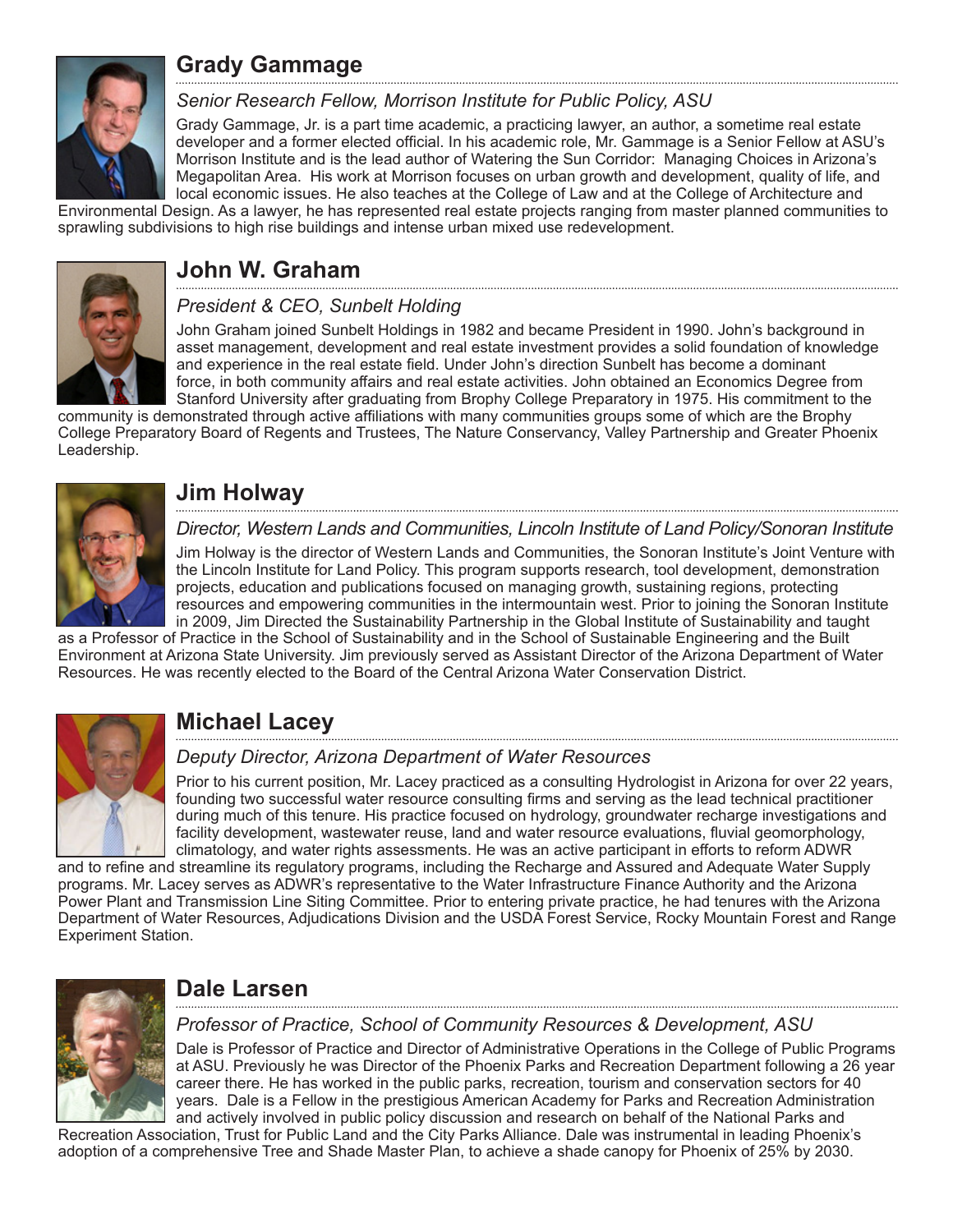

# **Sharon B. Megdal**

#### *Director, Water Resources Research Center, UA*

Sharon B. Megdal is Director of The University of Arizona Water Resources Research Center, C.W. and Modene Neely Endowed Professor, and Distinguished Outreach Professor. She serves as Co-Director of The University of Arizona Water, Environmental and Energy Solutions program. Her work focuses on water resources management and policy, on which she writes and frequently speaks. She places particular emphasis on how to achieve desired policy objectives in terms of institutional structures

and possible changes to them. Current projects include: comparative evaluation of water planning and management in growing arid and semi-arid regions; meeting the water needs of the environment; water pricing; and transboundary aquifer assessment. Dr. Megdal teaches the multi-disciplinary graduate course Arizona Water Policy. She serves as an elected member of the Central Arizona Water Conservation District Board of Directors.



### **Richard Morrison**

#### *Attorney, Salmon, Lewis & Weldon, PLC*

Richard Morrison is an attorney at Salmon, Lewis & Weldon, PLC in Phoenix, Arizona. He has practiced law in Arizona since 1978, with emphasis on water law and environmental law. In addition to his practice, he has taught water resources management as a faculty associate at the Morrison School of Agribusiness and Resource Management at Arizona State University. His practice has traditionally involved representation of irrigation districts in Arizona. At present, he is Special Water Counsel to the

Town of Gilbert. Much of his work since 1984 has fostered negotiated settlements of Indian water rights claims, including those of the Salt River Pima-Maricopa Indian Community, the Ft. McDowell Indian Community, the San Carlos Apache Tribe, and the Gila River Indian Community. In addition, he has substantial legislative experience on the state and federal levels in dealing with the enabling legislation required to implement Indian water rights settlements.



### **Luther Propst**

#### *Executive Director, Sonoran Institute*

Luther Propst founded and directs the Sonoran Institute, with ten offices around the Intermountain West and Northwest Mexico. The Sonoran Institute's mission is to inspire and enable community decisions and public policies that respect the land and people of the West. The Institute focuses on conserving public lands, promoting "smart growth," better managing water, reforming local and state energy and climate change policies – the core issues that define how the West is growing and changing. Previously,

Propst practiced law, where he represented landowners, local governments, and organizations nationwide in land-use matters, and with World Wildlife Fund in Washington D.C. Propst has co-authored three books, including Balancing Nature and Commerce in Gateway Communities, published by Island Press. He frequently speaks and writes on Western conservation, land use, economic development, and state trust lands.



# **Holly Richter**

#### *Director of Conservation, The Nature Conservancy*

Holly Richter is the Director of Conservation for The Nature Conservancy in Arizona. She is charged with overseeing all aspects of community-based conservation, land and water protection, land stewardship and restoration, and preserve management in the state. Richter's passion for western rivers began in 1987 when she served as the first preserve manager along the Hassayampa River near Wickenburg. She later worked for the Conservancy along other rivers in the Colorado River Basin including the

Yampa and San Miguel Rivers in Colorado, and most recently as the director of the Upper San Pedro River Program in southeastern Arizona. She also served as chair for the Technical Committee and the Partnership's Executive Committee.



### **David Rousseau**

#### *President of the Board, Salt River Project*

David Rousseau is a fourth generation Arizonan whose family arrived here in the late 1800's. The Rousseau family saw SRP in Phoenix grow from farm fields to supplying water and energy to the sixth largest city in the U.S. A constant has been family involvement in the Valley's agriculture industry and in SRP governance. David's great-grandfather, LD Rousseau, served on the original SRP council, which successfully petitioned the federal government to build Roosevelt Dam under the newly adopted

Reclamation Act. David's father, Bill Rousseau, served on the SRP board in the 1970's. After serving on the SRP Council and Board for twenty years, David was elected SRP president in 2010.